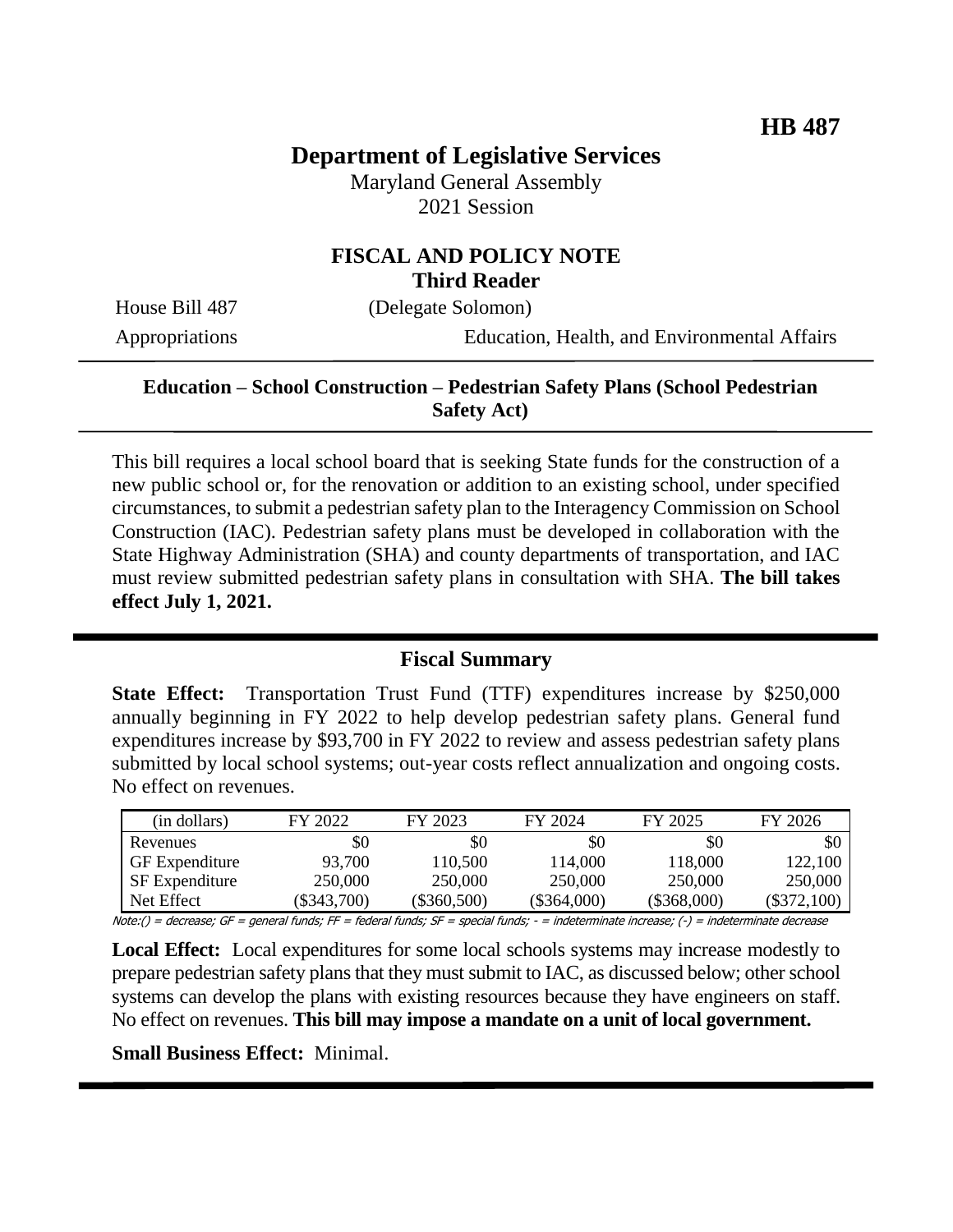## **Analysis**

**Bill Summary:** Local school systems in "high-density counties," defined by the bill as Baltimore City and Anne Arundel, Baltimore, Howard, Montgomery, and Prince George's counties, must submit a pedestrian safety plan to IAC when requesting State funds for the construction of a new school or the renovation or addition to an existing school that would increase the school's capacity by more than 100 students. Local school systems in all other counties must submit a pedestrian safety plan for the same types of projects as high-density counties but only if the proposed project is for a school in a city with more than 10,000 residents.

The pedestrian safety plan required by the bill must:

- be developed in collaboration with the local department of transportation or equivalent entity and SHA;
- identify existing and potential safe routes for students to walk or bike to school;
- evaluate the infrastructure, including sidewalk infrastructure, along existing and potential pedestrian or cyclist routes to the school to determine whether increased capacity is necessary;
- analyze existing and potential school zones, including the need for expanding school zones on State and county roads; and
- include documentation of public participation and input related to the pedestrian safety plan.

IAC may adopt regulations to carry out the bill's provisions.

**Current Law:** As enacted by Chapter 14 of 2018 (the 21st Century School Facilities Act), IAC manages State review and approval of local school construction projects. Each year, local systems develop and submit to IAC a facilities master plan that includes an analysis of future school facility needs based on the current condition of school buildings and projected enrollment. The master plan must be approved by the local school board. Subsequently, each local school system submits a capital improvement plan to IAC that includes projects for which it seeks planning and/or funding approval for the upcoming fiscal year, which may include projects that the local system has forward funded. In addition to approval from the local school board, the request for the upcoming fiscal year must be approved by the county's governing body. Typically, the submission letter to IAC contains signatures of both the school board president and either the county executive and county council president or chair of the board of county commissioners.

Based on its assessment of the relative merit of all the project proposals it receives, and subject to the projected level of school construction funds available, IAC determines which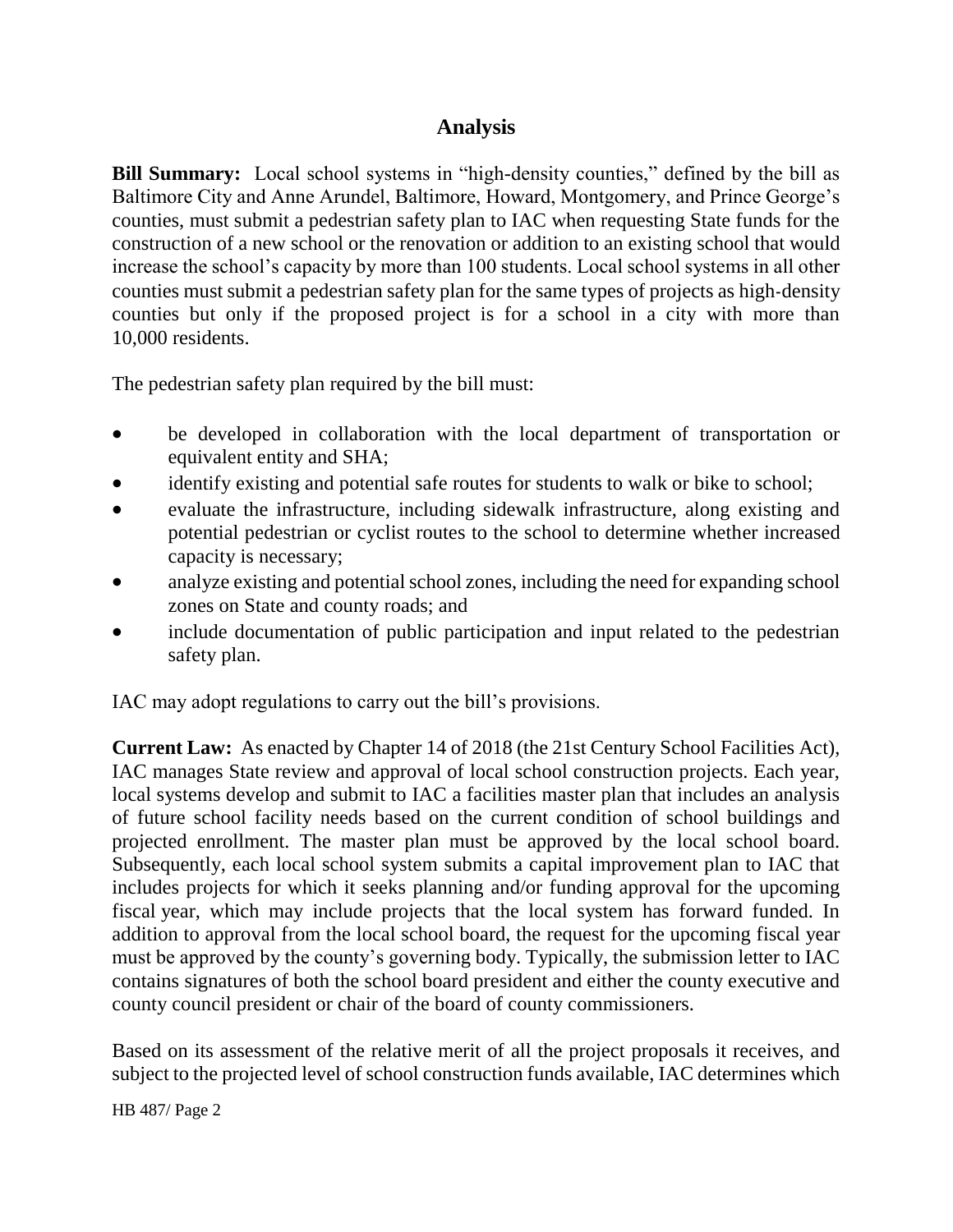projects to fund. By December 31 of each year, IAC must approve projects comprising 75% of the preliminary school construction allocation projected to be available by the Governor for the upcoming fiscal year. Local school systems may appeal these preliminary decisions by IAC. By March 1 of each year, IAC must recommend to the General Assembly projects comprising 90% of the allocation for school construction submitted in the Governor's capital budget. Following the legislative session, IAC approves projects comprising the remaining school construction funds included in the enacted capital budget, no earlier than May 1. The final allocations are not subject to appeal.

The State pays at least 50% of *eligible* costs of school construction and renovation projects, based on a funding formula that takes into account numerous factors including each local school system's wealth and ability to pay. Regulations specify public school construction-related costs that are eligible and ineligible for State funding. In general, the following costs are included among *eligible* expenses:

- construction of a new facility, a renovation of a new facility, an addition to an existing facility, or a replacement of an existing building or building portion (*i.e.*, "bricks and mortar");
- building and site development;
- modular construction that meets specified standards;
- State-owned relocatable facilities and temporary facilities that are required to be on site during construction; and
- built-in equipment and furnishings.

Among the major items that explicitly are *ineligible* for State funding (besides site acquisition) are (1) architectural, engineering, and other consulting fees; (2) master plans and feasibility studies; (3) projects or systemic renovations for buildings and systems that have been replaced, upgraded, or renovated within the last 15 years; (4) movable equipment and furnishings; and (5) items that do not have a useful life of at least 15 years.

**State Expenditures:** This analysis assumes that pedestrian safety plans must be submitted with planning and funding requests, as IAC must assess the plans before giving planning approval in addition to funding approval. For the fiscal 2022 Public School Construction Program, IAC received 164 funding requests from local school systems. Of those, 84 were for major projects (new or replacement schools or for substantial renovations or additions for existing schools). It also received 46 requests for planning approval (with considerable overlap with funding requests). The level of requests is consistent with requests in recent years.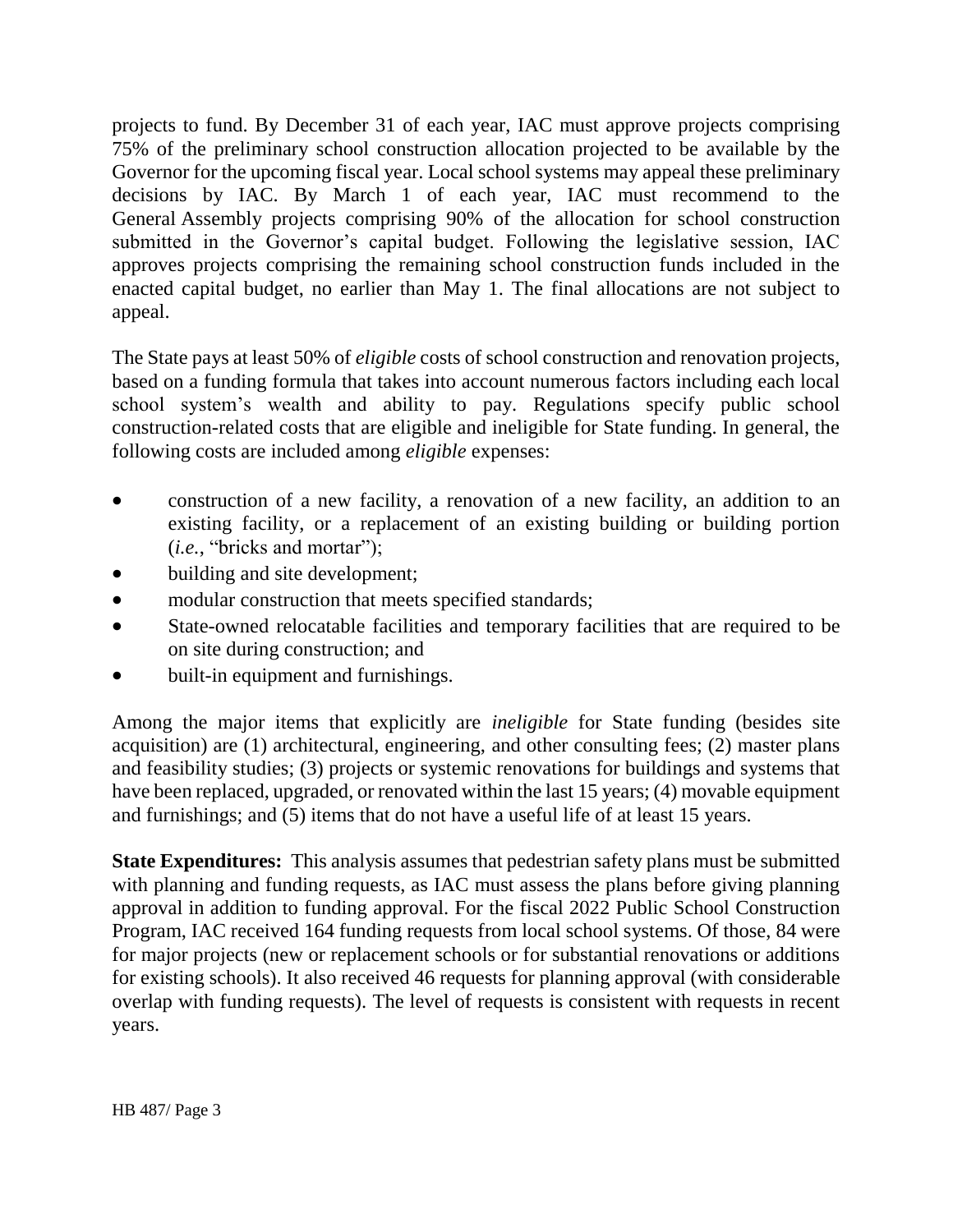Given the number of requests it receives and processes, IAC has to include in its review of planning and funding requests for school construction projects an assessment of a significant number of pedestrian safety plans. Adding that layer to its review process likely results in meaningful delays in the approval process, as IAC does not currently have the capacity or expertise to conduct a meaningful review of those plans.

Therefore, general fund expenditures for IAC increase by \$93,712 in fiscal 2022, which accounts for a 90-day start-up delay from the bill's July 1, 2021 effective date. This estimate reflects the cost of IAC hiring a planner to conduct the review of pedestrian safety plans required by the bill. Due to IAC difficulty in hiring qualified personnel, the position is at Step 15. This estimate includes a salary, fringe benefits, one-time start-up costs, and ongoing operating expenses. In addition, SHA will need to hire a transportation engineering consultant to assist with the development of pedestrian safety plans. These costs will be paid from TTF. The information and assumptions used in calculating the estimate are stated below.

- Of the approximately 80 submissions (planning and funding) annually for new, replacement, and renovated/expanded schools, this analysis assumes that 50 submissions each year require the submission of pedestrian safety plans. The remainder are assumed to be renovations that either do not increase capacity by more than 100 students or are in low-density counties but not in cities with more than 10,000 students.
- SHA advises that it must retain the services of a transportation engineering consultant to assist local school systems with the development of pedestrian safety plans at a cost of between \$25,000 and \$50,000 per project. Based on estimates from local school systems, the Department of Legislative Services believes that the cost per project will be closer to \$10,000. School systems that have in-house transportation engineering staff may not require assistance from SHA, so SHA's expenses will vary each year. This analysis assumes that half of the 50 projects require SHA assistance each year.

| Position                                           |           |
|----------------------------------------------------|-----------|
| <b>Salary and Fringe Benefits</b>                  | \$86,181  |
| <b>Transportation Engineering Consultant (SHA)</b> | 250,000   |
| <b>Operating Expenses</b>                          | 7,531     |
| <b>Total FY 2022 State Expenditures</b>            | \$343,712 |

Future year expenditures reflect a full salary with annual increases and employee turnover and ongoing operating expenses, including transportation engineering consulting services.

HB 487/ Page 4 **Local Expenditures:** The bill requires local school systems to develop pedestrian safety plans in collaboration with local transportation agencies and SHA. Some local school